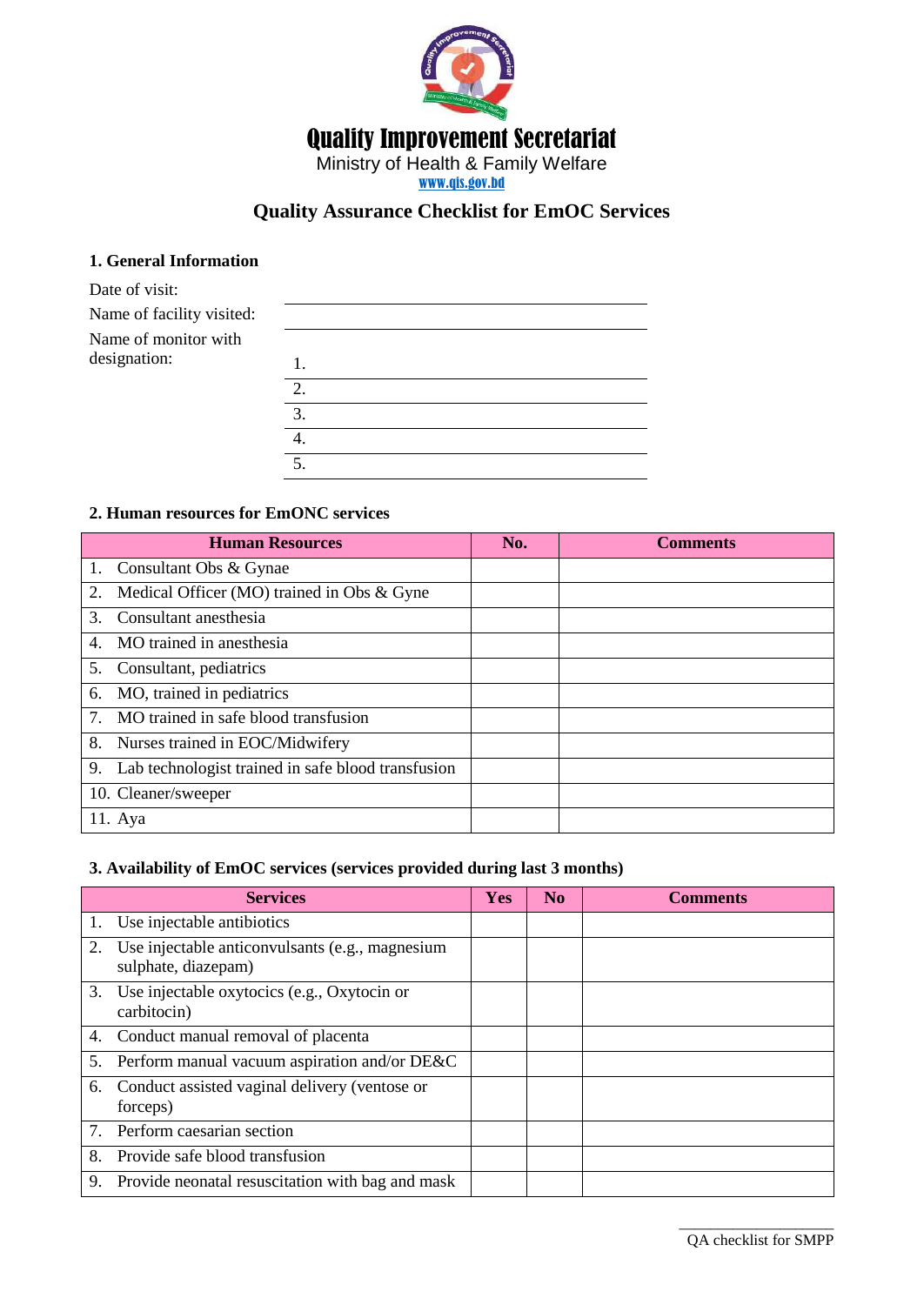| <b>Services</b>              | <b>Yes</b> | N <sub>0</sub> | <b>Comments</b> |
|------------------------------|------------|----------------|-----------------|
| 10. Normal delivery          |            |                |                 |
| 11. ANC                      |            |                |                 |
| 12. PNC                      |            |                |                 |
| 13. Manage neonates in SCANU |            |                |                 |
| 14. KMC                      |            |                |                 |

# **4. EmOC status of the facility**

| 1. Comprehensive EmONC                                          | 2. Basic EmOC        | 3. No EmOC  |
|-----------------------------------------------------------------|----------------------|-------------|
| (1-9 functions done)                                            | (1-6 functions done) | (Otherwise) |
| Reasons for not providing comprehensive or Basic EmOC services: |                      |             |
|                                                                 |                      |             |
|                                                                 |                      |             |
|                                                                 |                      |             |
|                                                                 |                      |             |
|                                                                 |                      |             |
|                                                                 |                      |             |
|                                                                 |                      |             |

# **5. EmONC service statistics (statistician/SSN)**

| <b>Services</b>                                         |                   | No. performed        | <b>Comments</b> |
|---------------------------------------------------------|-------------------|----------------------|-----------------|
|                                                         | <b>Last month</b> | <b>Last 3 months</b> |                 |
| ANC<br>$\mathbf{1}$ .                                   |                   |                      |                 |
| <b>PNC</b><br>2.                                        |                   |                      |                 |
| Obstetric admissions<br>3.                              |                   |                      |                 |
| Normal delivery<br>4.                                   |                   |                      |                 |
| Manual removal of placenta<br>5.                        |                   |                      |                 |
| Manual vacuum aspiration and/or<br>6.<br>DE&C           |                   |                      |                 |
| Assisted vaginal delivery<br>7.<br>(ventose or forceps) |                   |                      |                 |
| Caesarian section<br>8.                                 |                   |                      |                 |
| Safe blood transfusion<br>9.                            |                   |                      |                 |
| 10. Obstetric complications treated                     |                   |                      |                 |
| 11. Obstructed labour                                   |                   |                      |                 |
| 12. Pre-eclampsia and eclampsia                         |                   |                      |                 |
| 13. APH/PPH                                             |                   |                      |                 |
| 14. Complications of abortions                          |                   |                      |                 |
| 15. Puerperal sepsis                                    |                   |                      |                 |
| 16. Neonates admitted in SCANU                          |                   |                      |                 |
| 17. Neonates treated in KMC corner                      |                   |                      |                 |
| 18. Maternal deaths                                     |                   |                      |                 |
| 19. Still births                                        |                   |                      |                 |
| 20. Neonatal deaths                                     |                   |                      |                 |
| 21. Referred in: Mothers                                |                   |                      |                 |
| 22. Referred out: Mothers                               |                   |                      |                 |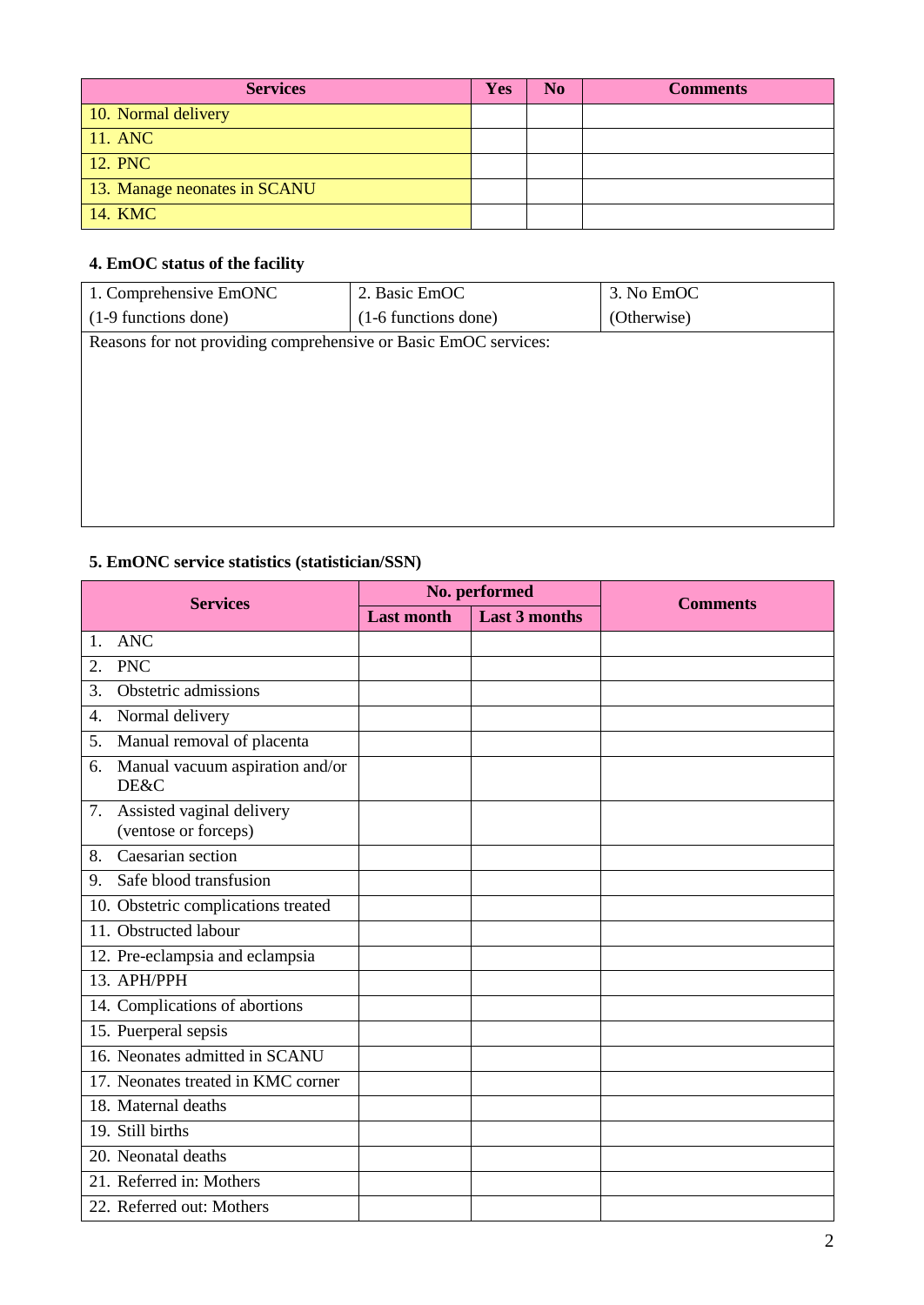| <b>Services</b>            |                   | No. performed        | <b>Comments</b> |  |
|----------------------------|-------------------|----------------------|-----------------|--|
|                            | <b>Last month</b> | <b>Last 3 months</b> |                 |  |
| 23. Referred in: Neonates  |                   |                      |                 |  |
| 24. Referred out: neonates |                   |                      |                 |  |

#### **6. General management (RMO)**

|                                           |                                                                                | Yes | $\bf No$ | <b>Comments</b> |
|-------------------------------------------|--------------------------------------------------------------------------------|-----|----------|-----------------|
|                                           | 1. QIC formed                                                                  |     |          |                 |
| $\mathcal{D}_{\mathcal{L}}$               | WIT <sub>s</sub> formed                                                        |     |          |                 |
| 3.                                        | Facility action plan developed                                                 |     |          |                 |
| 4.                                        | WITs action plan developed                                                     |     |          |                 |
|                                           | 5. Conduct QIC meeting regularly (monthly or<br>bimonthly) [check the minutes] |     |          |                 |
| 6.                                        | Conducts maternal death review                                                 |     |          |                 |
| $7_{\scriptscriptstyle{\ddot{\text{c}}}}$ | Conducts neonatal death review                                                 |     |          |                 |
| 8.                                        | EmONC information board present with updated<br>data                           |     |          |                 |
| 9.                                        | Monthly EmONC report sent regularly                                            |     |          |                 |
|                                           | <b>Total score:</b>                                                            |     |          | % achieved:     |

# **7. Out-patient department (RMO)**

|    |                                                                     | <b>Present</b> | <b>Absent</b> | <b>Comments</b> |
|----|---------------------------------------------------------------------|----------------|---------------|-----------------|
|    | Service information board                                           |                |               |                 |
|    | 2. Clients' charter of rights                                       |                |               |                 |
|    | 3. Providers' charter of rights                                     |                |               |                 |
| 4. | Drug list                                                           |                |               |                 |
| 5. | Seating arrangements for OPD patients                               |                |               |                 |
|    | 6. Provide regular health education at OPD (check)<br>the register) |                |               |                 |
|    | <b>Total score:</b>                                                 |                |               | % achieved:     |

# **8. ANC/PNC room/corner (ANC/PNC in-charge – nurse or doctor)**

|    |                                     | <b>Present</b> | <b>Absent</b> | <b>Comments</b>            |
|----|-------------------------------------|----------------|---------------|----------------------------|
| 1. | BP machine                          |                |               |                            |
| 2. | Stethoscope                         |                |               |                            |
| 3. | Foetoscope                          |                |               |                            |
| 4. | Weighing scale (adult)              |                |               |                            |
| 5. | Measuring tape                      |                |               |                            |
| 6. | Examination bed with bedside screen |                |               |                            |
| 7. | Does the provider check:            |                |               | Cross check with 2 clients |
|    | Blood pressure<br>٠                 |                |               |                            |
|    | Body weight                         |                |               |                            |
|    | Abdomen examination                 |                |               |                            |
|    | Hb checked                          |                |               |                            |
|    | Urine tested                        |                |               |                            |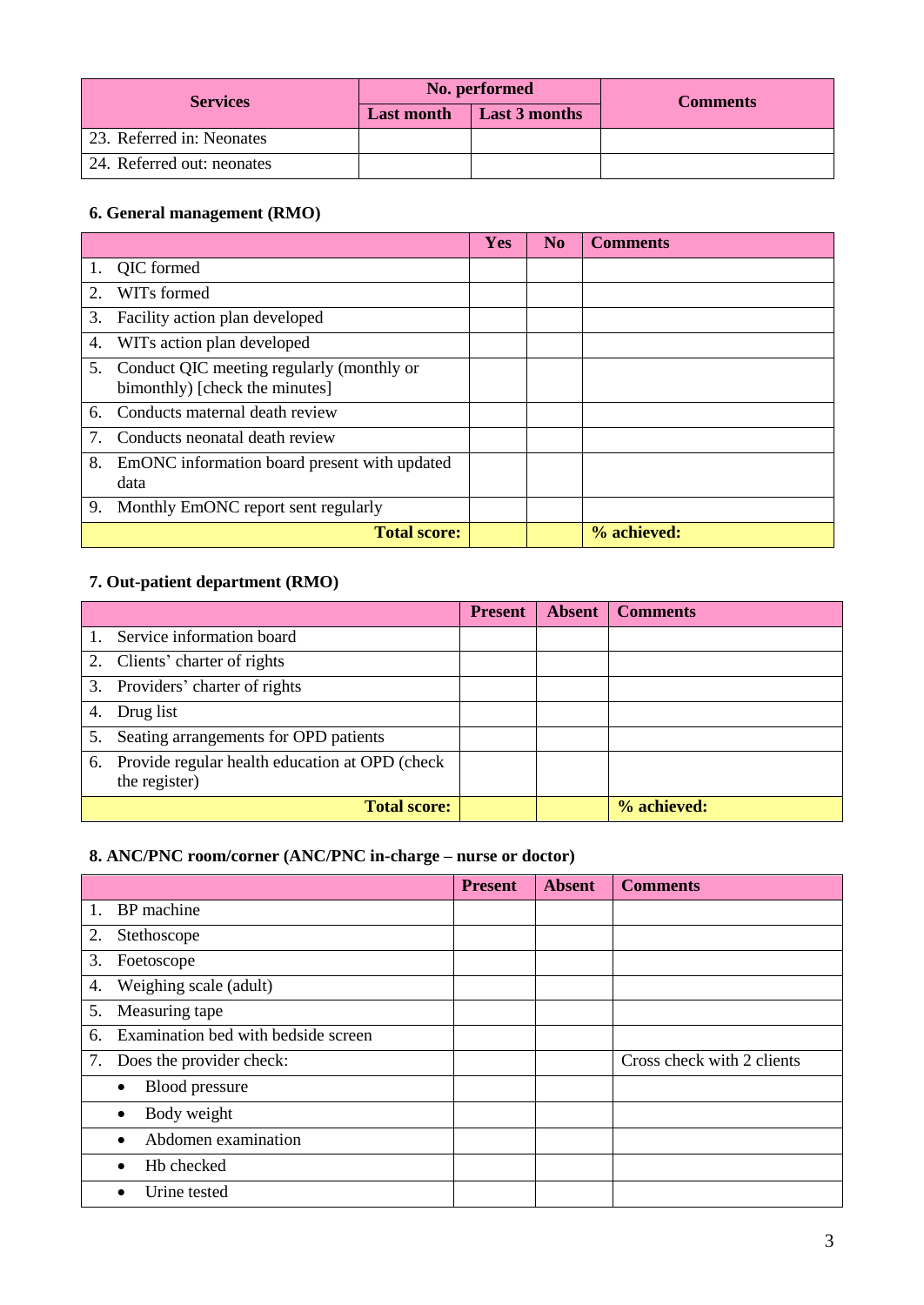|                                                                                 | <b>Present</b> | <b>Absent</b> | <b>Comments</b> |
|---------------------------------------------------------------------------------|----------------|---------------|-----------------|
| Iron-folic acid tab given                                                       |                |               |                 |
| Maintains privacy<br>8.                                                         |                |               |                 |
| 9. Health education materials (poster, flip chart<br>etc.)                      |                |               |                 |
| 10. Counsel mother on birth planning, nutrition and<br>exclusive breast feeding |                |               |                 |
| 11. Maintains register                                                          |                |               |                 |
| <b>Total score:</b>                                                             |                |               | % achieved:     |

#### **9. Emergency room (emergency room in-charge: EMO/SSN)**

|                                                             | <b>Present</b> | <b>Absent</b> | <b>Comments</b> |
|-------------------------------------------------------------|----------------|---------------|-----------------|
| Running (functioning) ambulance<br>1.                       |                |               |                 |
| Hand washing facility with running water<br>2.              |                |               |                 |
| 3.<br>Trolley/wheel chair/stretcher                         |                |               |                 |
| Person to transfer patient<br>4.                            |                |               |                 |
| <b>Examination</b> table<br>5.                              |                |               |                 |
| IV stand<br>6.                                              |                |               |                 |
| IV fluid (normal saline, DNS etc.)<br>7.                    |                |               |                 |
| BP machine<br>8.                                            |                |               |                 |
| 9.<br>Stethoscope                                           |                |               |                 |
| 10. Thermometer                                             |                |               |                 |
| 11. Filled Oxygen cylinder                                  |                |               |                 |
| 12. Emergency drug tray                                     |                |               |                 |
| 13. Decontaminates equipment with 0.5% chlorine<br>solution |                |               |                 |
| 14. Maintains privacy                                       |                |               |                 |
| 15. Duty roaster                                            |                |               |                 |
| <b>Total score:</b>                                         |                |               | % achieved:     |

# **10. Operation theatre (OT in-charge/MO AN) [Omit this section if it is basic EmOC centre]**

|                                      | <b>Equipments in functioning state</b>             | Present/<br><b>Yes</b> | Absent/<br>N <sub>0</sub> | <b>Comments</b> |
|--------------------------------------|----------------------------------------------------|------------------------|---------------------------|-----------------|
| Anesthesia machine<br>$\mathbf{1}$ . |                                                    |                        |                           |                 |
| 2.<br>Laryngoscope                   |                                                    |                        |                           |                 |
| 3.<br>Endotracheal tube              |                                                    |                        |                           |                 |
| OT light<br>4.                       |                                                    |                        |                           |                 |
| OT table<br>5.                       |                                                    |                        |                           |                 |
| 6.                                   | At least 3 C-section sets                          |                        |                           |                 |
| 7.                                   | At least one C-section set ready for use (sterile) |                        |                           |                 |
| 8.<br>ready for use (sterile)        | One DE&C set or manual vacuum aspirator            |                        |                           |                 |
| 9.                                   | Filled Oxygen cylinder                             |                        |                           |                 |
|                                      | 10. Filled Nitrous oxide cylinder                  |                        |                           |                 |
| 11. Spinal needle                    |                                                    |                        |                           |                 |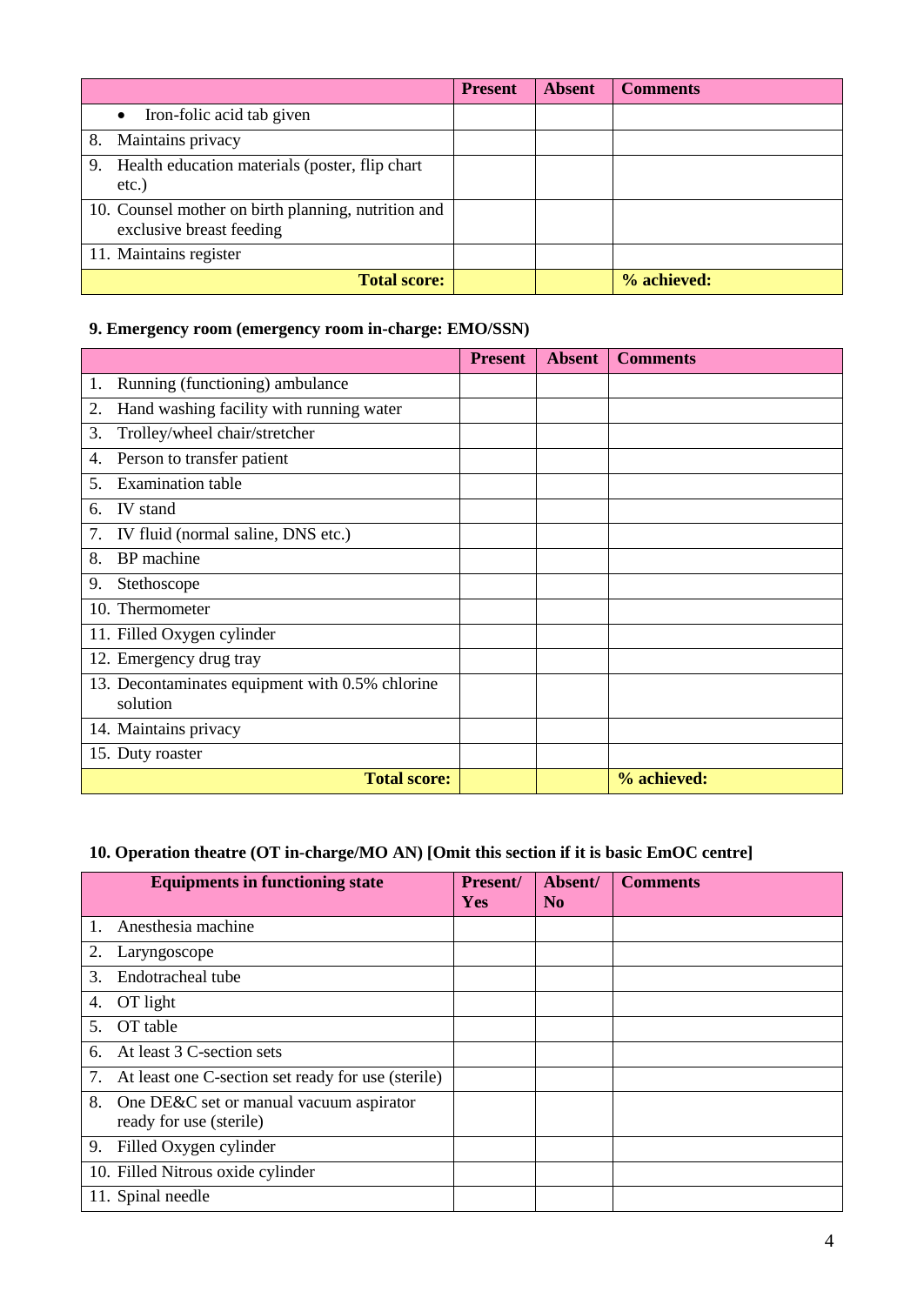| 12. Sucker machine                                                                   |             |
|--------------------------------------------------------------------------------------|-------------|
| 13. Diathermy machine                                                                |             |
| 14. Autoclave                                                                        |             |
| 15. Sterilizer (electrical or burner type)                                           |             |
| 16. BP machine                                                                       |             |
| 17. Stethoscope                                                                      |             |
| 18. Ambu bag (adult)                                                                 |             |
| 19. Ambu bag (baby)                                                                  |             |
| 20. Baby weighing scale                                                              |             |
| 21. Sterile gloves                                                                   |             |
| 22. Sterile gown                                                                     |             |
| 23. Air conditioner                                                                  |             |
| 24. Emergency light (generator or charger)                                           |             |
| 25. Spinal anesthetic                                                                |             |
| 26. General anesthetic                                                               |             |
| 27. Emergency drug list                                                              |             |
| 28. Decontaminate equipment with 0.5% chlorine<br>solution                           |             |
| 29. Equipment sterilized with autoclave                                              |             |
| 30. Hand washing facility with running water and<br>elbow tap                        |             |
| 31. Maintains privacy                                                                |             |
| 32. OT cleaned (mopped) daily                                                        |             |
| 33. OT table and instrument trolleys<br>decontaminated (with 0.5% chlorine solution) |             |
| 34. Use safe surgery checklist                                                       |             |
| 35. OT register maintained properly (check)                                          |             |
| <b>Total score:</b>                                                                  | % achieved: |

# **11. Delivery room (labor room in-charge):**

|    | <b>Functioning equipment and logistics</b>                 | Present/<br><b>Yes</b> | Absent/<br>N <sub>0</sub> | <b>Comments</b> |
|----|------------------------------------------------------------|------------------------|---------------------------|-----------------|
| 1. | Delivery table                                             |                        |                           |                 |
| 2. | Spot light                                                 |                        |                           |                 |
| 3. | Sucker machine                                             |                        |                           |                 |
| 4. | Sterilizer (electrical)                                    |                        |                           |                 |
| 5. | Baby weighing scale                                        |                        |                           |                 |
| 6. | Filled oxygen cylinder                                     |                        |                           |                 |
| 7. | Ambu bag (adult)                                           |                        |                           |                 |
| 8. | Ambu bag (child)                                           |                        |                           |                 |
| 9. | At least 5 normal delivery sets                            |                        |                           |                 |
|    | 10. Three episiotomy sets                                  |                        |                           |                 |
|    | 11. At least 2 delivery sets ready for use (sterile)       |                        |                           |                 |
|    | 12. At least one episiotomy set ready for use<br>(sterile) |                        |                           |                 |
|    | 13. Vacuum extractor (ventose)                             |                        |                           |                 |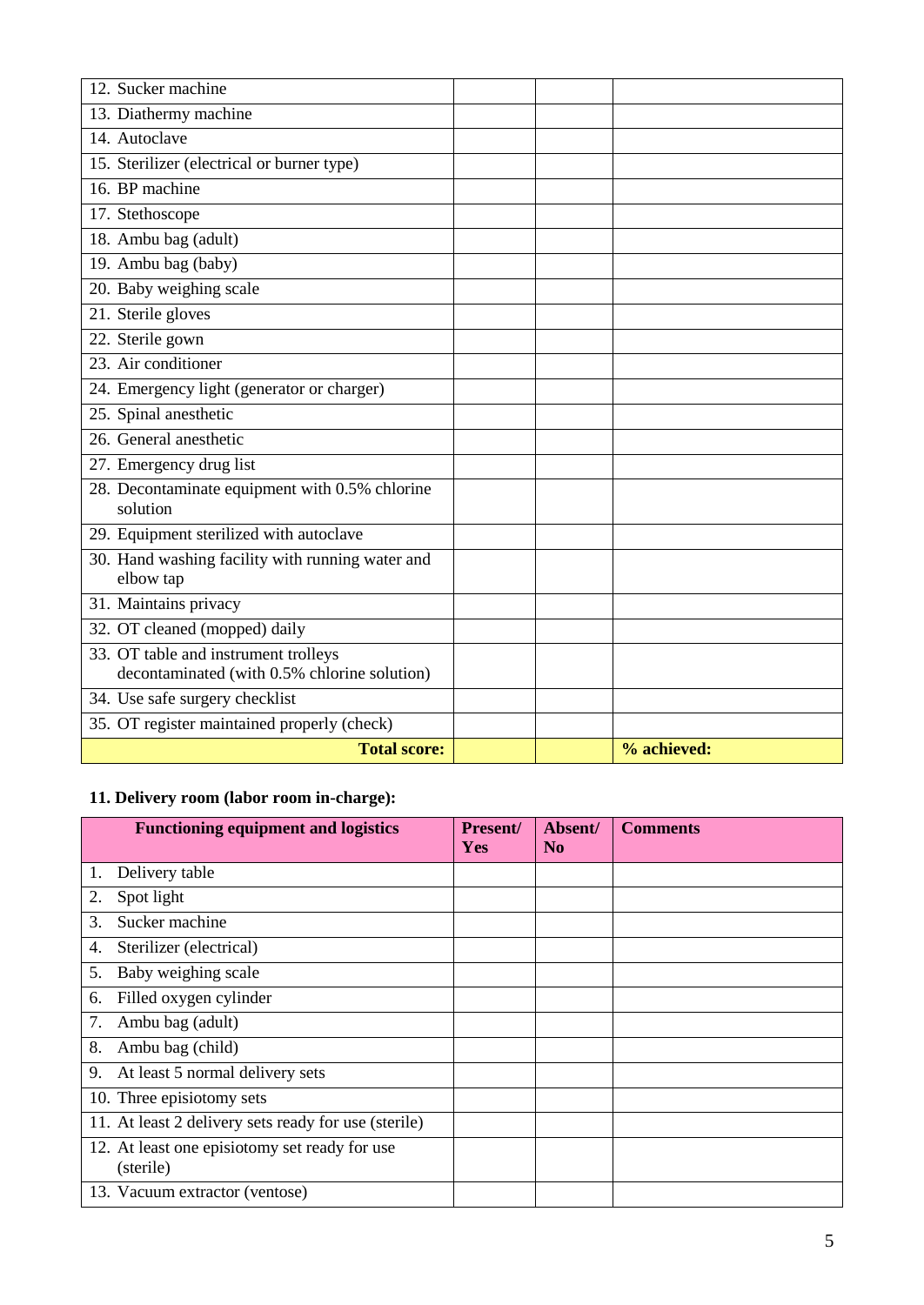| <b>Functioning equipment and logistics</b>                                                            | Present/<br>Yes | Absent/<br>N <sub>o</sub> | <b>Comments</b> |
|-------------------------------------------------------------------------------------------------------|-----------------|---------------------------|-----------------|
| 14. Sterile obstetric forceps                                                                         |                 |                           |                 |
| 15. Instrument trolley                                                                                |                 |                           |                 |
| 16. Baby tray                                                                                         |                 |                           |                 |
| 17. Mucous sucker for neonates                                                                        |                 |                           |                 |
| 18. BP machine                                                                                        |                 |                           |                 |
| 19. Stethoscope                                                                                       |                 |                           |                 |
| 20. Measuring tape                                                                                    |                 |                           |                 |
| 21. IV stand                                                                                          |                 |                           |                 |
| 22. Colored waste bins including sharp disposal<br>container                                          |                 |                           |                 |
| 23. Emergency light                                                                                   |                 |                           |                 |
| 24. Sterile gloves                                                                                    |                 |                           |                 |
| 25. Catheter                                                                                          |                 |                           |                 |
| 26. Gown, musk and cap                                                                                |                 |                           |                 |
| 27. Emergency drug list available                                                                     |                 |                           |                 |
| 28. Allows choice of position for delivery                                                            |                 |                           |                 |
| 29. Restricts use of episiotomy                                                                       |                 |                           |                 |
| 30. Uses partograph (check)                                                                           |                 |                           |                 |
| 31. Decontaminates equipment with 0.5% chlorine<br>solution                                           |                 |                           |                 |
| 32. Sterilize equipment with autoclave                                                                |                 |                           |                 |
| 33. Cleans (mopped) delivery room daily                                                               |                 |                           |                 |
| 34. Decontaminates delivery table and instrument<br>trolley with 0.5% chlorine solution               |                 |                           |                 |
| 35. Practices active management of $3rd$ stage of<br>labour (give oxytocin within 1 min. of delivery) |                 |                           |                 |
| 36. Practices delayed cord cutting                                                                    |                 |                           |                 |
| 37. Baby dried and wrapped immediately after<br>birth                                                 |                 |                           |                 |
| 38. Provide skin-to-skin care immediately after<br>birth                                              |                 |                           |                 |
| 39. Baby put onto the breast within 30 minutes                                                        |                 |                           |                 |
| 40. Neonatal resuscitation done with bag and mask<br>(if necessary)                                   |                 |                           |                 |
| 41. Maintains privacy                                                                                 |                 |                           |                 |
| 42. Hand washing facility with running water                                                          |                 |                           |                 |
| 43. Takes birth weight                                                                                |                 |                           |                 |
| 44. Provides post-partum vitamin A<br>supplementation to mother                                       |                 |                           |                 |
| 45. Closely observe mother for at least 2 hours                                                       |                 |                           |                 |
| 46. Maintains delivery register (check if all the<br>columns are filled up)                           |                 |                           |                 |
| 47. Duty roster                                                                                       |                 |                           |                 |
| <b>Total score:</b>                                                                                   |                 |                           | % achieved:     |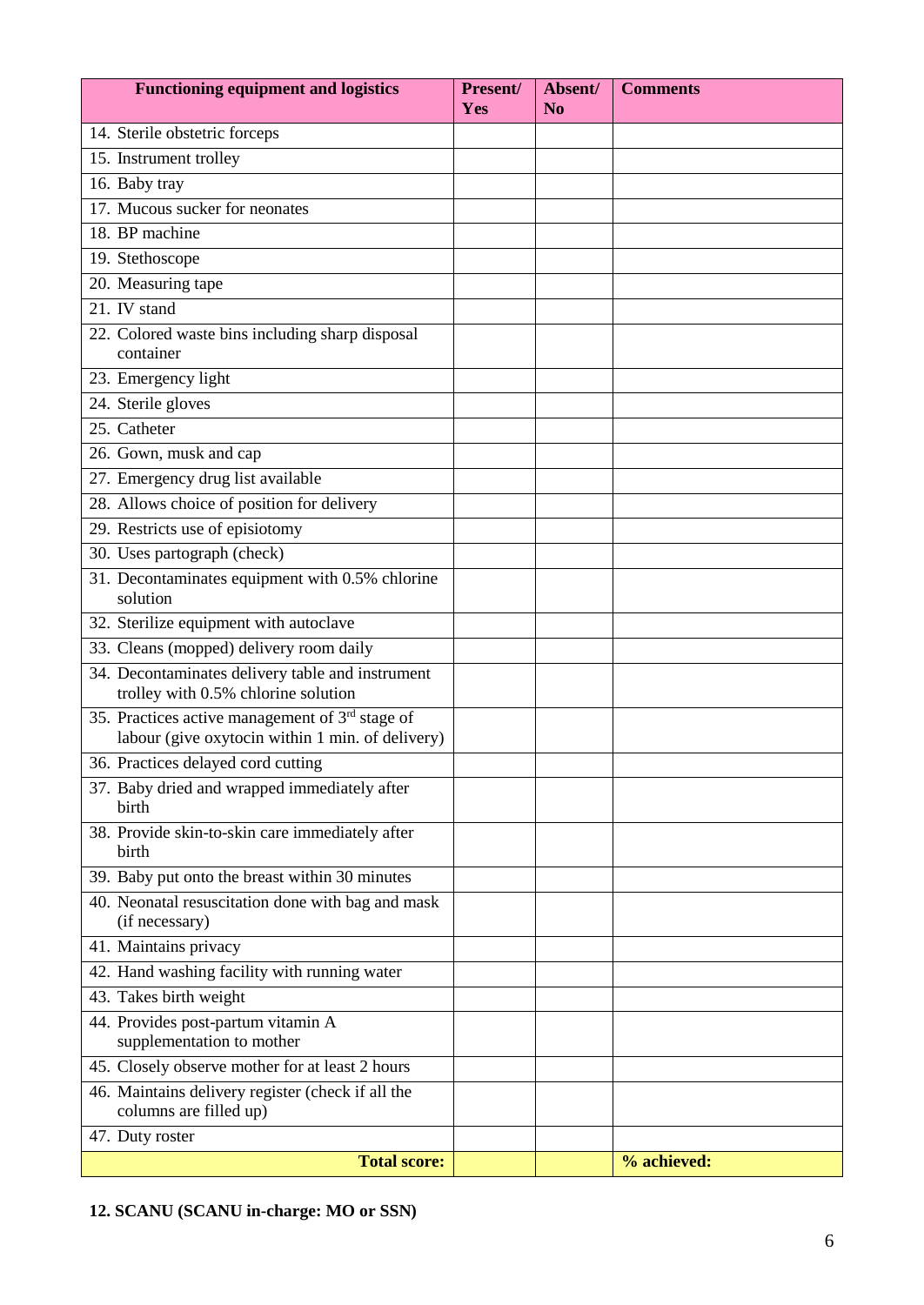# **13. KMC corner (SSN in-charge)**

# **14. Female/obstetric ward (ward in-charge)**

| <b>Functioning equipment and logistics</b>                                                                                          | Present/<br>Yes | Absent/<br>N <sub>o</sub> | <b>Comments</b> |
|-------------------------------------------------------------------------------------------------------------------------------------|-----------------|---------------------------|-----------------|
| Beds ready for receiving patients<br>1.                                                                                             |                 |                           |                 |
| Bed side locker<br>2.                                                                                                               |                 |                           |                 |
| BP machine<br>3.                                                                                                                    |                 |                           |                 |
| Stethoscope<br>4.                                                                                                                   |                 |                           |                 |
| Thermometer<br>5.                                                                                                                   |                 |                           |                 |
| <b>IV</b> stand<br>б.                                                                                                               |                 |                           |                 |
| Filled oxygen cylinder<br>7.                                                                                                        |                 |                           |                 |
| Ambu bag (adult)<br>8.                                                                                                              |                 |                           |                 |
| Ambu bag (baby)<br>9.                                                                                                               |                 |                           |                 |
| 10. Colored waste bins (appropriately placed)                                                                                       |                 |                           |                 |
| 11. Indoor register maintained properly (Check if<br>all columns are filled up)                                                     |                 |                           |                 |
| 12. EOC reporting forms                                                                                                             |                 |                           |                 |
| 13. Cleanliness                                                                                                                     |                 |                           |                 |
| 14. Patients' clinical history writing satisfactory<br>(presenting complaint, history in brief, physical<br>examination, diagnosis) |                 |                           |                 |
| 15. PTR (pulse, temperature and respiration) chart<br>hanged from the bed                                                           |                 |                           |                 |
| 16. Uses magnesium sulphate for treatment of<br>eclampsia                                                                           |                 |                           |                 |
| 17. Provide antenatal corticosteroid to mothers<br>with premature labor                                                             |                 |                           |                 |
| 18. Health education material                                                                                                       |                 |                           |                 |
| 19. Provides health education at IPD                                                                                                |                 |                           |                 |
| <b>Total score:</b>                                                                                                                 |                 |                           | % achieved:     |

#### **15. Laboratory/blood supply room (medical technologist) [Omit this section if it is basic EmOC centre]**

|                                                                                      | <b>Present</b> | <b>Absent</b> | <b>Comments</b> |
|--------------------------------------------------------------------------------------|----------------|---------------|-----------------|
| Blood grouping reagents (ABO and RH)<br>1.                                           |                |               |                 |
| All five screening kits/reagents (hepatitis B&C,<br>2.<br>syphilis, HIV and malaria) |                |               |                 |
| 3.<br>Blood collection bag with set                                                  |                |               |                 |
| Disposable syringe<br>4.                                                             |                |               |                 |
| BP machine<br>$5_{-}$                                                                |                |               |                 |
| Stethoscope<br>6.                                                                    |                |               |                 |
| Refrigerator (functioning)<br>7.                                                     |                |               |                 |
| 8.<br>Medical technologist is on call                                                |                |               |                 |
| 9.<br>Maintains register (check)                                                     |                |               |                 |
| <b>Total score:</b>                                                                  |                |               | % achieved:     |